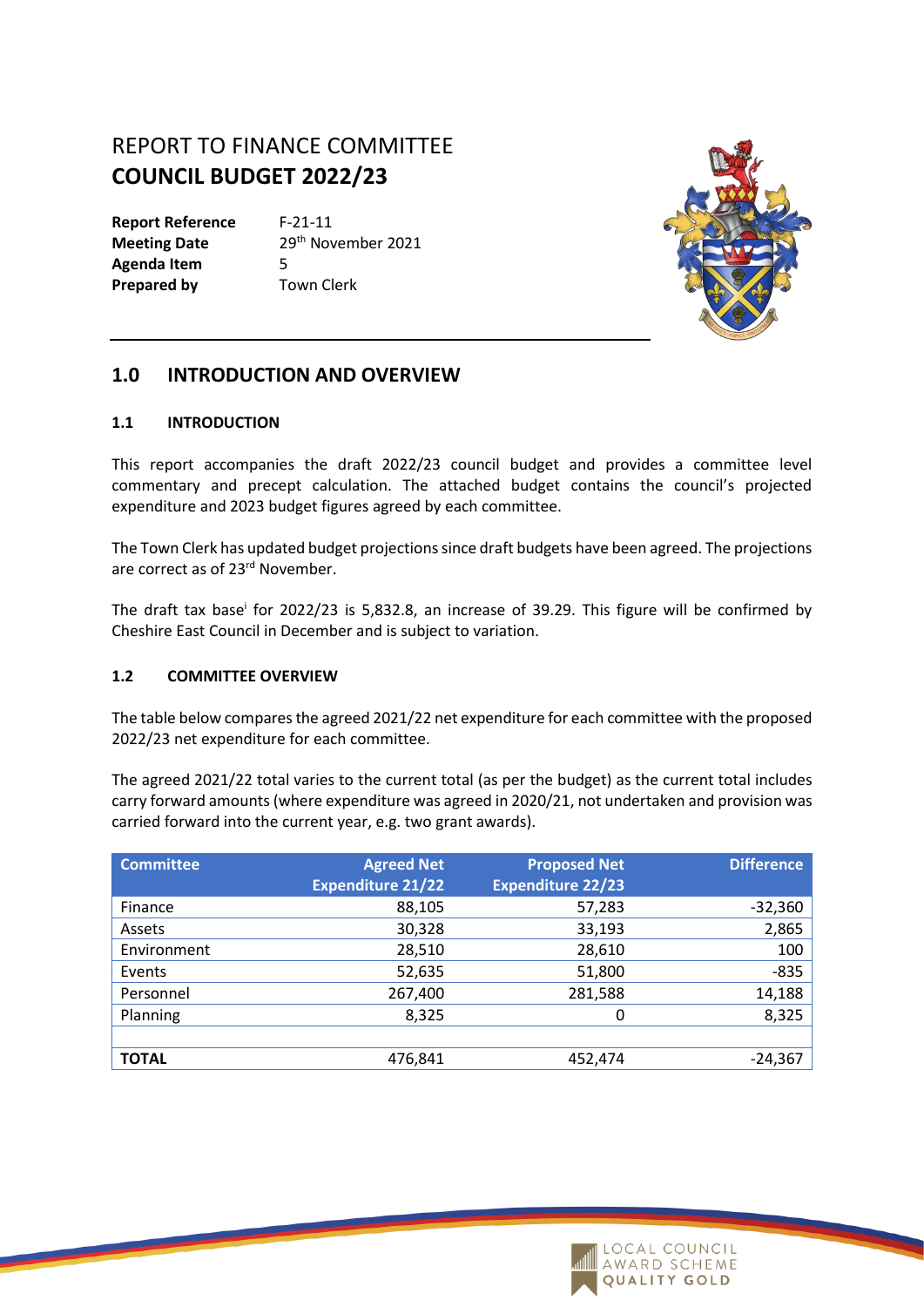#### **1.3 PRECEPT CALCULATION**

On the budget and reserves as presented to the committee, the precept is calculated as follows:

| Projected Bank Balance 31/03/2022 | 343,642 | (a)         |
|-----------------------------------|---------|-------------|
| 2022/23 Reserves                  | 337,834 | (b)         |
| Surplus / (Deficit)               | 5,808   | $(c)$ (a-b) |
| Budget Income 2022/23             | 199,215 | (d)         |
| Budget Expenditure 2022/23        | 651,689 | (e)         |
| Net Budget Expenditure 2022/23    | 452,474 | $(f)$ (e-d) |
| Precept Required                  | 446,666 | $(f-c)$     |

This represents a reduction of £8,012 (-1.92%) and results in the annual council tax for a Band D household being £76.58, a reduction of £2.03 (-2.58%).

It should be noted that the Personnel Committee is considering a recommendation to increase the administrative hours which would affect the precept requirement by £6,244, resulting in a revised precept requirement of £452,910 (-£1,768 / -0.55%) and a Band D of £77.65 (-1.22%).

# **2.0 RESERVES**

#### **2.1 RESERVES OVERVIEW**

The draft reserve allocations are set in accordance with the council's Reserves Policy and the previous resolved position of restoring the Market Hall EM Reserve following it being used to lower the 2020/21 precept.

The recommended general reserves for the council's net revenue expenditure is £113k, it has been adjusted to this level to meet the minimum requirement.

The current year CIL receipts will be committed to an earmarked reserve and the EM Play Areas reserve has been increased by £1,000. The surplus against budget for the Market Hall will be omitted to the reserve and the Allotments reserve has a reduction due to funds being used in the current year for works. A further £10,000 has been returned to the EM Market Hall reserve; the total amount remaining to restore the funds used is £24,934. An EM Rentals has been created with 10% of the rental income projected in the current year.

| <b>Reserve</b>        | Current                  | Suggested | <b>Difference</b> |
|-----------------------|--------------------------|-----------|-------------------|
| General               | 115,000                  | 113,000   | $-2,000$          |
| <b>EM Rental</b>      | $\overline{\phantom{0}}$ | 1,000     | $+1,000$          |
| <b>EM Market Hall</b> | 17,248                   | 33,188    | $+15,940$         |
| <b>EM Allotments</b>  | 5,086                    | 3,799     | $-1,287$          |
| <b>EM Elections</b>   | 14,000                   | 14,000    |                   |
| <b>EM Play Areas</b>  | 2,000                    | 3,000     | $+1,000$          |
| <b>CIL Receipts</b>   | 1,639                    | 6,769     | $+5,130$          |

### **2.2 SUGGESTED RESERVE LEVELS**

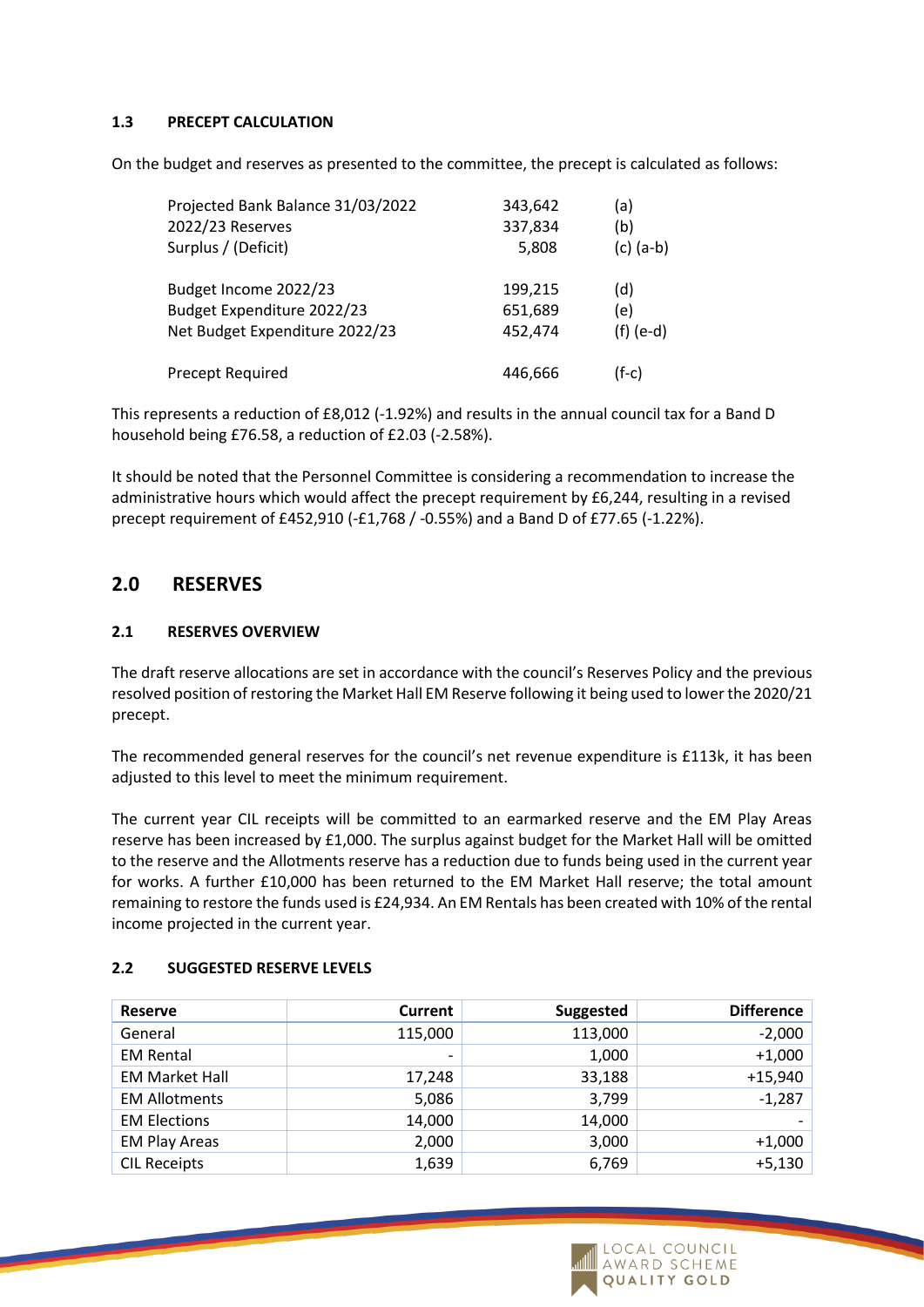| Capital Receipts | 242,607 | 163,078 | -79,529 |
|------------------|---------|---------|---------|
|                  |         |         |         |
|                  | 397,580 | 337,834 | -59,746 |

# **3.0 COMMITTEE BUDGET SUMMARY**

# **3.1 FINANCE COMMITTEE**

The committee is projected to have a minor underspend in the current financial year of £1,577. The precise cost of the two by-elections is yet to be confirmed and may affect this figure.

The 2022/23 budget is £32,360 lower than the current year, principally due to now large grants being awarded and the one-off cost of by-elections in the current year.

## **3.2 ASSETS AND OPERATIONS COMMITTEE**

The committee is projected to be £17,185 over budget in the current financial year. This principally corresponds to the costs of 60 King Street where no budget allocation was provided in the current year (due to the expectation it would be tenanted). Provision has been made for the 2022/23 financial year. Shortfall in spending in some areas within the budget has covered overspends/reduced income in others.

The 2022/23 budget is £2,865 higher than the current year. The committee has amended numerous budget lines and included a budget for 60 King Street. Since the committee approved the budget the Town Clerk has added a £1,000 payments recovered line to the Public Toilets cost centre to reflect agreement with Cheshire East Council on recharging for electricity usage for lighting connected to the building.

### **3.3 ENVIRONMENT AND GENERAL PURPOSES COMMITTEE**

The committee budget projects an underspend of £4,400 attributable to an underspend in the Floriculture budget and the expected receipt of a grant towards its tree planting programme.

The 2022/23 budget is £100 higher with little variation to the current year.

### **3.4 EVENTS AND TOWN CENTRE MANAGEMENT COMMITTEE**

The committee is projected to achieve a minor underspend in the region of £900, although this will be more accurately known in December once the accounts for the Christmas Market have been finalised. The committee has various minor over/underspends which it has sought to balance throughout the year.

The 2022/23 budget is £825 lower than the current year. A Food and Drink Festival cost centre has been created for the new event (projected to generate a minor surplus); a reduced budget is provided for the Crib Service on the account of no Lantern Parade being held (it being a biennial event) no budget is provided for the Knutsfordian Exhibition which was a non-annual event. A budget has been provided for ReFresh Knutsford and a small increase made to the Art Trail budget which is now its own cost centre (it being a cost code in the current year). A budget of £2,500 has been provided for celebrations for the Platinum Jubilee.